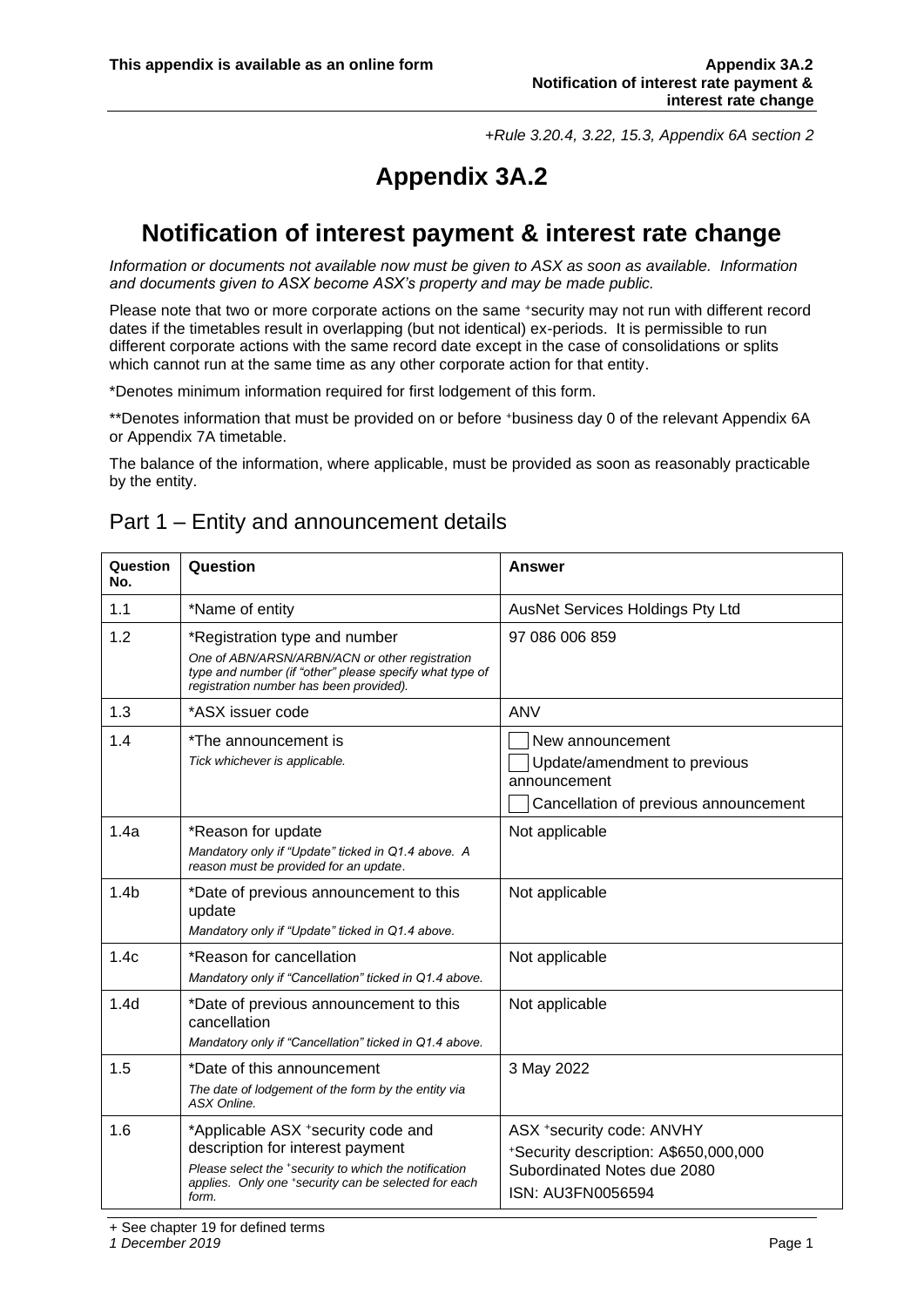## Part 2 – Payment Details

|  |  |  |  | Part 2A - Interest period dates and interest payment details |
|--|--|--|--|--------------------------------------------------------------|
|--|--|--|--|--------------------------------------------------------------|

| Question<br>No. | Question                                                                                                                                                                                                                                                                                                                                                                                                                                                                 | <b>Answer</b>                                                                                                                     |
|-----------------|--------------------------------------------------------------------------------------------------------------------------------------------------------------------------------------------------------------------------------------------------------------------------------------------------------------------------------------------------------------------------------------------------------------------------------------------------------------------------|-----------------------------------------------------------------------------------------------------------------------------------|
| 2.A.1           | *Payment date                                                                                                                                                                                                                                                                                                                                                                                                                                                            | 6 July 2022                                                                                                                       |
|                 | The payment date can be any day after the record<br>date per Appendix 6A section 2. If the payment date<br>is estimated at the time of first lodgement of this form<br>please indicate and provide actual date by way of an<br>update to this form when the actual date is known.<br>Please note that the payment date cannot be<br>changed (even to postpone it or cancel it) any later<br>than 12 noon Sydney time on the day of the previous<br>payment date advised. |                                                                                                                                   |
| 2A.2            | *+Record date                                                                                                                                                                                                                                                                                                                                                                                                                                                            | 29 June 2022                                                                                                                      |
|                 | Refer to Appendix 6A section 2 for rules regarding<br>*record date for interest payments.                                                                                                                                                                                                                                                                                                                                                                                |                                                                                                                                   |
|                 | *Record date must be at least 4 *business days from<br>the date it is advised. Please note that the + record<br>date and ex date cannot be changed (even to<br>postpone it or cancel it) any later than 12 noon<br>Sydney time on the day before the previous ex date<br>advised.                                                                                                                                                                                        |                                                                                                                                   |
| 2A.3            | *Ex date                                                                                                                                                                                                                                                                                                                                                                                                                                                                 |                                                                                                                                   |
|                 | Ex date is 1 *business day before the *record date.<br>Refer to Appendix 6A section 2. +Securities will trade<br>"ex" interest payment from the ex date. Please note<br>that the *record date and ex date cannot be changed<br>(even to postpone it or cancel it) any later than 12<br>noon Sydney time on the day before the previous ex<br>date advised.                                                                                                               |                                                                                                                                   |
| 2A.4            | *First day of payment period                                                                                                                                                                                                                                                                                                                                                                                                                                             | 6 April 2022                                                                                                                      |
| 2A.5            | *Last day of payment period                                                                                                                                                                                                                                                                                                                                                                                                                                              | 6 July 2022                                                                                                                       |
| 2A.6            | Number of days in the payment period<br>(including the start and end days)                                                                                                                                                                                                                                                                                                                                                                                               | 92 days (the interest payment is calculated<br>on 91 days, as the interest period excludes<br>the last day of the payment period) |
| 2A.7            | *Interest rate expressed as a per annum<br>rate<br>This rate is the interest rate expressed as a per<br>annum rate. For example if the rate is set as BBSW<br>$(say 3%) + a Margin (say 2%) then total rate would$<br>be 5%. If the *security is a floating rate note, this rate<br>is the rate set for the payment period the subject of<br>this announcement and should match the rate<br>provided at Q3.9.                                                            | 3.3842%                                                                                                                           |
| 2A.8            | Interest rate pro-rated for the number of<br>days in the payment period<br>Please provide the pro-rated interest rate for the<br>payment period - this may be the per annum rate<br>pro-rated for this payment period. For example if the<br>annual rate is 5% and interest is paid quarterly then<br>the rate may be 5% divided by 4 $(1.25%)$ or 5%<br>divided by 365 and multiplied by the number of days<br>in the payment period (a number close to 1.25%).         | 0.84373205%                                                                                                                       |
| 2A.9            | *Currency in which the interest payment is<br>made ("primary currency")                                                                                                                                                                                                                                                                                                                                                                                                  | <b>AUD</b>                                                                                                                        |
|                 | Primary currency should be the currency in which all<br>other questions relating to the interest payment                                                                                                                                                                                                                                                                                                                                                                 |                                                                                                                                   |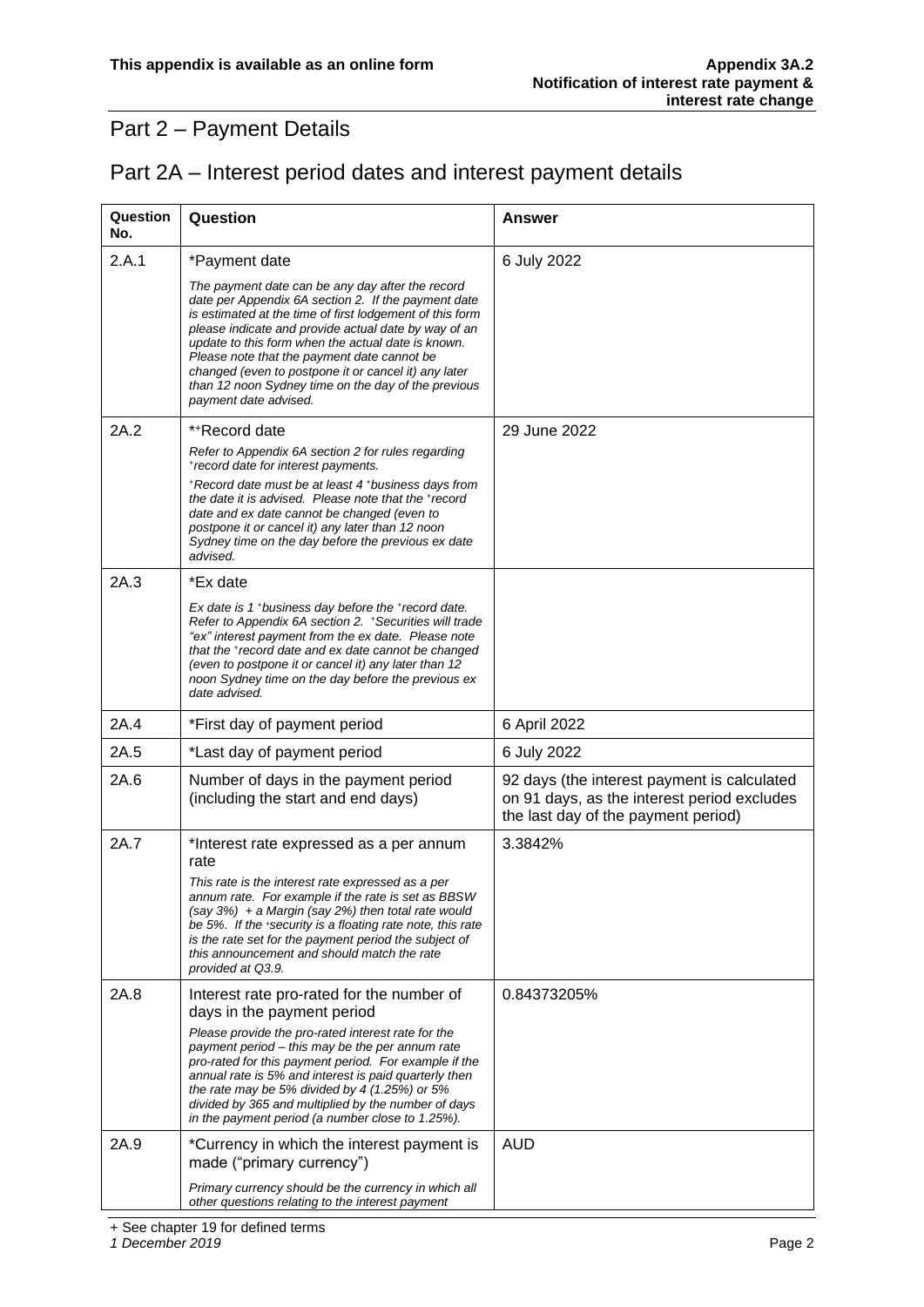|          | amount are provided excepting those relating to<br>payment in a different currency. If the primary<br>currency is not AUD please answer Q2A.10a.                                                                                                                                                                                                                                                                            |                                                                                                                                                                                                                                                                                |
|----------|-----------------------------------------------------------------------------------------------------------------------------------------------------------------------------------------------------------------------------------------------------------------------------------------------------------------------------------------------------------------------------------------------------------------------------|--------------------------------------------------------------------------------------------------------------------------------------------------------------------------------------------------------------------------------------------------------------------------------|
| 2A.10    | *Interest payment amount per +security                                                                                                                                                                                                                                                                                                                                                                                      | AUD 84.37                                                                                                                                                                                                                                                                      |
|          | Please provide the amount in the primary currency in<br>dollars (or equivalent denomination for foreign<br>currency). If the amount paid to *security holders will<br>be rounded please provided the rounded amount. If<br>primary currency is not AUD please answer Q2A.10a.<br>If primary currency is AUD go to Q2A.11.                                                                                                   |                                                                                                                                                                                                                                                                                |
| 2A.10(i) | Comment on how the interest payment<br>amount per security is calculated                                                                                                                                                                                                                                                                                                                                                    | The Interest Amount payable on any<br>Interest Payment Date shall be calculated<br>by applying the applicable Interest Rate to<br>the Principal Amount of each Subordinated<br>Note and multiplying such sum by the<br>relevant Day Count Fraction for the Interest<br>Period. |
| 2A.10a   | AUD equivalent to interest payment<br>amount per +security                                                                                                                                                                                                                                                                                                                                                                  | Not applicable                                                                                                                                                                                                                                                                 |
|          | Only for non-AUD interest payments. ASX publishes<br>an AUD equivalent amount for non-AUD declared<br>interest payments. If this amount is not provided by<br>the entity it is calculated and published using the RBA<br>rate of exchange on the day before the ex date. The<br>entity should only populate this field if an actual<br>amount is known. If amount not known please<br>answer 2A.10b. If known go to 2A.10c. |                                                                                                                                                                                                                                                                                |
| 2A.10b   | If AUD equivalent not known, date for<br>information to be released                                                                                                                                                                                                                                                                                                                                                         | Not applicable                                                                                                                                                                                                                                                                 |
| 2A.10c   | FX rate (in format AUD rate / Declared<br>currency rate):                                                                                                                                                                                                                                                                                                                                                                   | Not applicable                                                                                                                                                                                                                                                                 |
| 2A.11    | *Are any of the below approvals required<br>for the interest payment before business<br>day 0 of the timetable?                                                                                                                                                                                                                                                                                                             | No                                                                                                                                                                                                                                                                             |
|          | *Security holder approval<br>Court approval                                                                                                                                                                                                                                                                                                                                                                                 |                                                                                                                                                                                                                                                                                |
|          | Lodgement of court order with +ASIC                                                                                                                                                                                                                                                                                                                                                                                         |                                                                                                                                                                                                                                                                                |
|          | <b>ACCC</b> approval<br>$\bullet$                                                                                                                                                                                                                                                                                                                                                                                           |                                                                                                                                                                                                                                                                                |
|          | FIRB approval;<br>$\bullet$                                                                                                                                                                                                                                                                                                                                                                                                 |                                                                                                                                                                                                                                                                                |
|          | Another approval/condition external to<br>$\bullet$<br>the entity required to be given/met<br>before business day 0 of the timetable<br>for the interest payment.                                                                                                                                                                                                                                                           |                                                                                                                                                                                                                                                                                |
|          | If any of the above approvals apply to the interest<br>payment before business day 0 of the timetable,<br>please answer 'yes' and provide details at Part 2B. If<br>"no" go to Part 2C.                                                                                                                                                                                                                                     |                                                                                                                                                                                                                                                                                |
|          | The purpose of the question is to confirm that<br>relevant approvals are received prior to ASX<br>establishing an ex market in the *securities. If the<br>entity wishes to disclose approvals or conditions<br>which are to be resolved at a later date it should use<br>Part 4 "Further information".                                                                                                                      |                                                                                                                                                                                                                                                                                |
| 2A.12    | Is the interest payment franked                                                                                                                                                                                                                                                                                                                                                                                             | No                                                                                                                                                                                                                                                                             |
|          | If yes, please complete Part 2C.                                                                                                                                                                                                                                                                                                                                                                                            |                                                                                                                                                                                                                                                                                |
| 2A.13    | *Is the interest payment payable in the<br>form of *securities rather than cash<br>If yes, please complete Part 2D.                                                                                                                                                                                                                                                                                                         | No                                                                                                                                                                                                                                                                             |
|          |                                                                                                                                                                                                                                                                                                                                                                                                                             |                                                                                                                                                                                                                                                                                |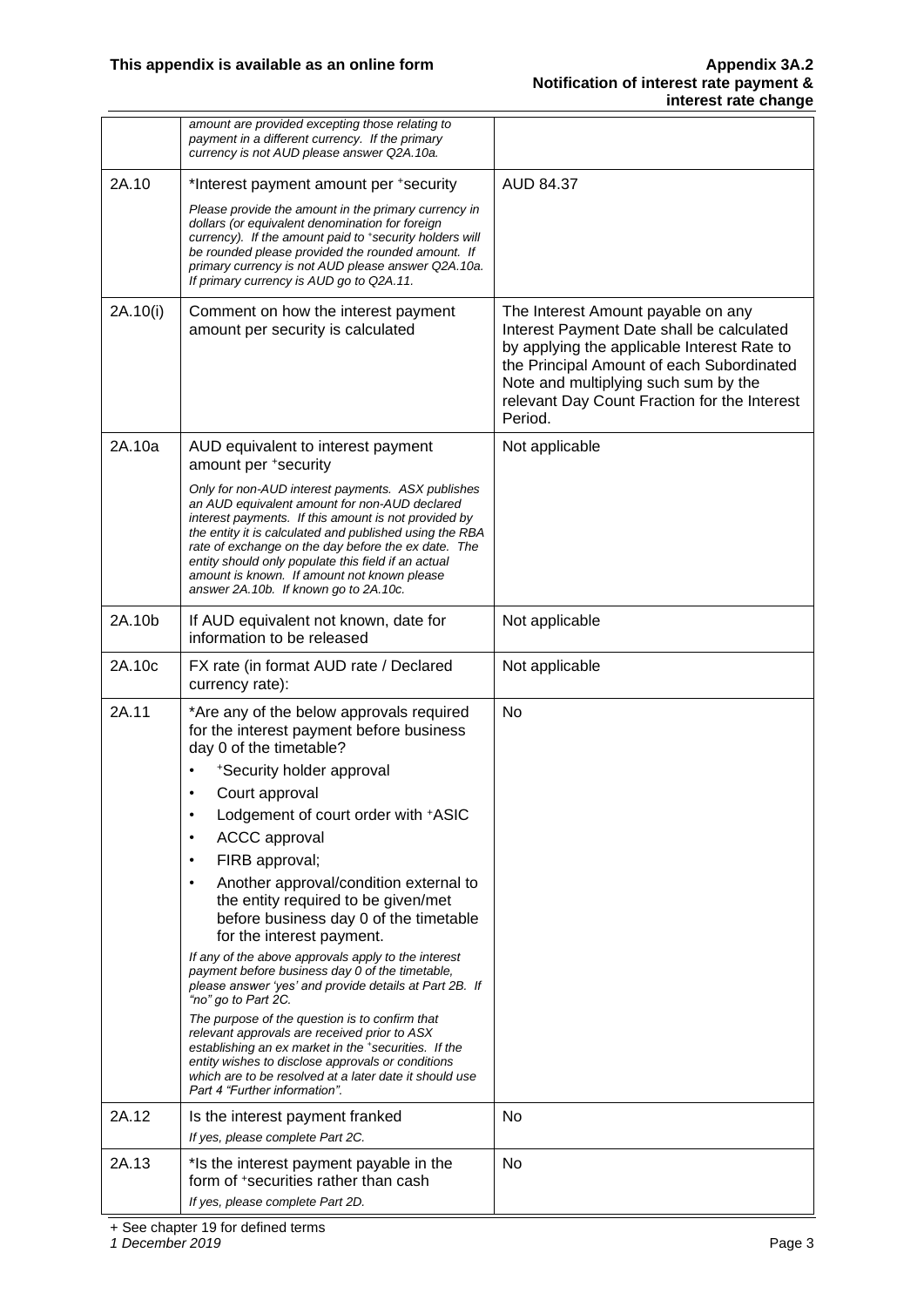| 2A.14 | *Does the entity have arrangements<br>relating to the currency in which the<br>interest payment is paid to +security<br>holders that it wishes to disclose to the<br>market?                                                                                          | No  |
|-------|-----------------------------------------------------------------------------------------------------------------------------------------------------------------------------------------------------------------------------------------------------------------------|-----|
|       | If "yes", please complete Part 2E.<br>It is not mandatory to disclose currency arrangements                                                                                                                                                                           |     |
|       | to the market. In particular, it does not refer to<br>arrangements made between individual +security<br>holders and the share registry on an ad hoc or one-off<br>basis and it does not refer to arrangements offered by<br>the registry independently of the entity. |     |
|       | If the entity intends to disclose currency<br>arrangements to the market it must do so through this<br>form although it may supplement the information in<br>the form with further PDF announcements.                                                                 |     |
| 2A.15 | *Is there a principal amount payment<br>component payable                                                                                                                                                                                                             | No. |
|       | If yes, please provide details of the principal<br>component payable and the new principal balance for<br>the *security in Part $4$ – Further Information.                                                                                                            |     |

Amended 29/06/15, 07/03/16

## Part 2B – Approvals

| Question<br>No.              | Question                                                                                                                                                                                                                                                                                                                                                                                                                                                                                                                                                                                                                                                                                                                                                                          |                            |                                         |                                                                                                                                                                                                                                             |          |
|------------------------------|-----------------------------------------------------------------------------------------------------------------------------------------------------------------------------------------------------------------------------------------------------------------------------------------------------------------------------------------------------------------------------------------------------------------------------------------------------------------------------------------------------------------------------------------------------------------------------------------------------------------------------------------------------------------------------------------------------------------------------------------------------------------------------------|----------------------------|-----------------------------------------|---------------------------------------------------------------------------------------------------------------------------------------------------------------------------------------------------------------------------------------------|----------|
| 2B.1                         | Approvals<br>Select appropriate approval from drop down box as applicable. More than one approval can be selected. This<br>question refers only to events which take place before business day 0 of the timetable. The purpose of the<br>question is to confirm that relevant approvals are received prior to ASX establishing an ex market in the<br>*securities. The "Date for determination" is the date that you expect to know if the approval is given for example<br>the date of the *security holder meeting in the case of *security holder approval or the date of the court hearing<br>in the case of court approval. If the entity wishes to disclose approvals or conditions which are to be resolved at<br>a later date it should use Part 4 "Further information". |                            |                                         |                                                                                                                                                                                                                                             |          |
| *Approval/condition          |                                                                                                                                                                                                                                                                                                                                                                                                                                                                                                                                                                                                                                                                                                                                                                                   | *Date for<br>determination | *Is the date<br>estimated or<br>actual? | **Approval<br>received/<br>condition met?<br>Only answer this<br>question when you<br>know the outcome of<br>the approval - please<br>advise on or before<br>*business day 0 of the<br>relevant Appendix 6A<br>or Appendix 7A<br>timetable. | Comments |
| *Security holder<br>approval |                                                                                                                                                                                                                                                                                                                                                                                                                                                                                                                                                                                                                                                                                                                                                                                   |                            | Estimated<br><b>OR</b><br>Actual        | Yes<br><b>No</b>                                                                                                                                                                                                                            |          |
| Court approval               |                                                                                                                                                                                                                                                                                                                                                                                                                                                                                                                                                                                                                                                                                                                                                                                   |                            | Estimated<br><b>OR</b><br>Actual        | Yes<br>No                                                                                                                                                                                                                                   |          |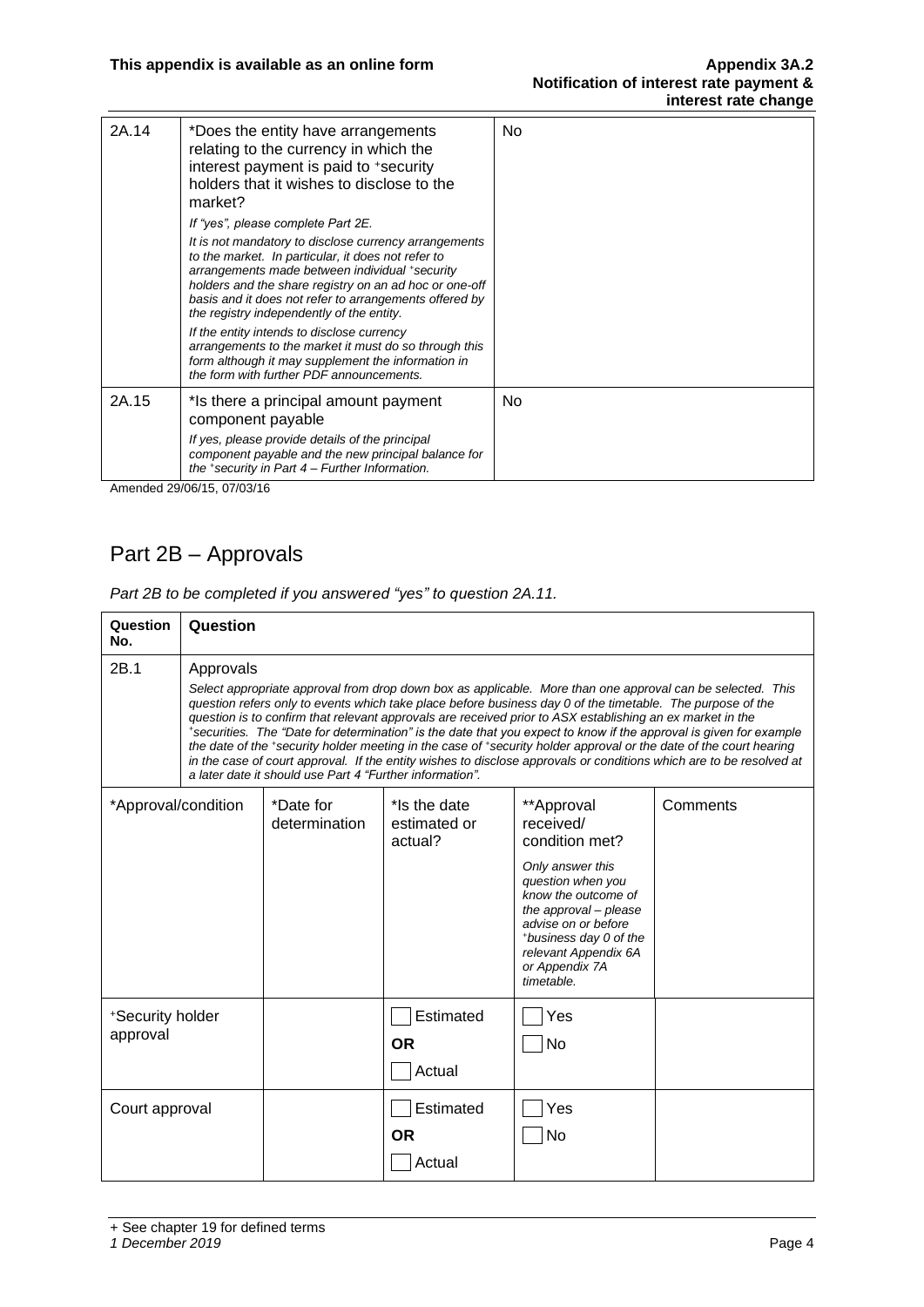| Lodgement of court<br>order with +ASIC          | Estimated<br><b>OR</b><br>Actual | Yes<br>No        |  |
|-------------------------------------------------|----------------------------------|------------------|--|
| ACCC approval                                   | Estimated<br><b>OR</b><br>Actual | Yes<br>No        |  |
| FIRB approval                                   | Estimated<br><b>OR</b><br>Actual | Yes<br>No        |  |
| Other (please<br>specify in comment<br>section) | Estimated<br><b>OR</b><br>Actual | Yes<br><b>No</b> |  |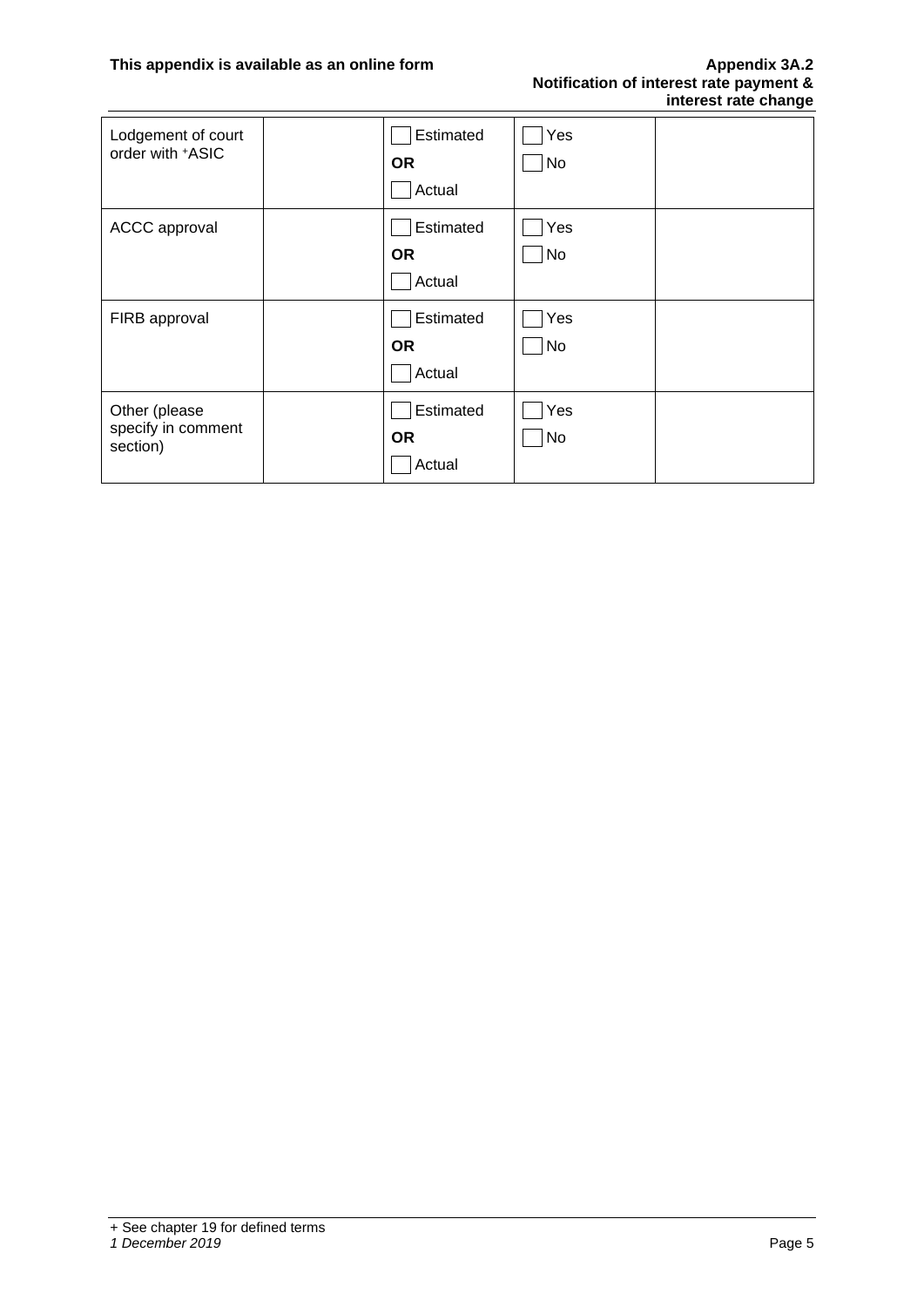Amended 29/06/15

### Part 2C – Franking

*Part 2C to be completed if you answered "yes" to question 2A.12.*

*Some interest payments may be franked if the <sup>+</sup>security to which they relate is classified as an equity <sup>+</sup>security for the purposes of Australian taxation laws. It is the entity's own responsibility to determine whether this is the case.*

| Question<br>No. | Question                                                                                                                                                                                                                                                                                                                                                                             | Answer        |
|-----------------|--------------------------------------------------------------------------------------------------------------------------------------------------------------------------------------------------------------------------------------------------------------------------------------------------------------------------------------------------------------------------------------|---------------|
| 2C.1            | Is the interest payment fully franked                                                                                                                                                                                                                                                                                                                                                | Y/N           |
| 2C.2            | Percentage of interest payment that is<br>franked                                                                                                                                                                                                                                                                                                                                    |               |
|                 | Please provide the percentage to which the interest<br>payment is franked (if 100% franked, then 100%).                                                                                                                                                                                                                                                                              |               |
| 2C.3            | Applicable corporate tax rate for franking<br>credit                                                                                                                                                                                                                                                                                                                                 | %             |
|                 | Please provide the applicable corporate tax rate.                                                                                                                                                                                                                                                                                                                                    |               |
| 2C.4            | Interest payment franked amount<br>Amount of interest payment that is franked. Please<br>provide the amount in the primary currency. 2C.4<br>franked amount $+2C.6$ unfranked amount $+2C.7$<br>conduit foreign income amount should equal 2A.10<br>interest payment amount per security.                                                                                            |               |
| 2C.5            | Percentage of interest payment that is<br>unfranked                                                                                                                                                                                                                                                                                                                                  | $\frac{0}{0}$ |
|                 | Please provide the percentage to which the interest<br>payment is unfranked (if 100% franked then 0%, if<br>60% franked, then 40%).                                                                                                                                                                                                                                                  |               |
| 2C.6            | Interest payment unfranked amount,<br>excluding conduit foreign income amount<br>Amount of interest payment that is unfranked<br>excluding conduit foreign income amount. Please<br>provide the amount in the primary currency. 2C.4<br>franked amount $+2C.6$ unfranked amount $+2C.7$<br>conduit foreign income amount should equal 2A.10<br>interest payment amount per security. |               |
| 2C.7            | Interest payment conduit foreign income<br>amount                                                                                                                                                                                                                                                                                                                                    |               |
|                 | For Australian entities only.                                                                                                                                                                                                                                                                                                                                                        |               |
|                 | Please provide the amount in the primary currency.<br>2C.4 franked amount + 2C.6 unfranked amount +<br>2C.7 conduit foreign income amount should equal<br>2A.10 interest payment amount per security.                                                                                                                                                                                |               |

Amended 29/06/15

#### Part 2D – Issue of <sup>+</sup>securities in satisfaction of interest payment

*Part 2D to be completed if you answered "yes" to question 2A.13.*

*Some interest payments may be payable in the form of <sup>+</sup>securities rather than cash. If that is the case for this interest payment, please provide details in this part.*

| Question<br>No. | Question | <b>Answer</b> |
|-----------------|----------|---------------|
|-----------------|----------|---------------|

+ See chapter 19 for defined terms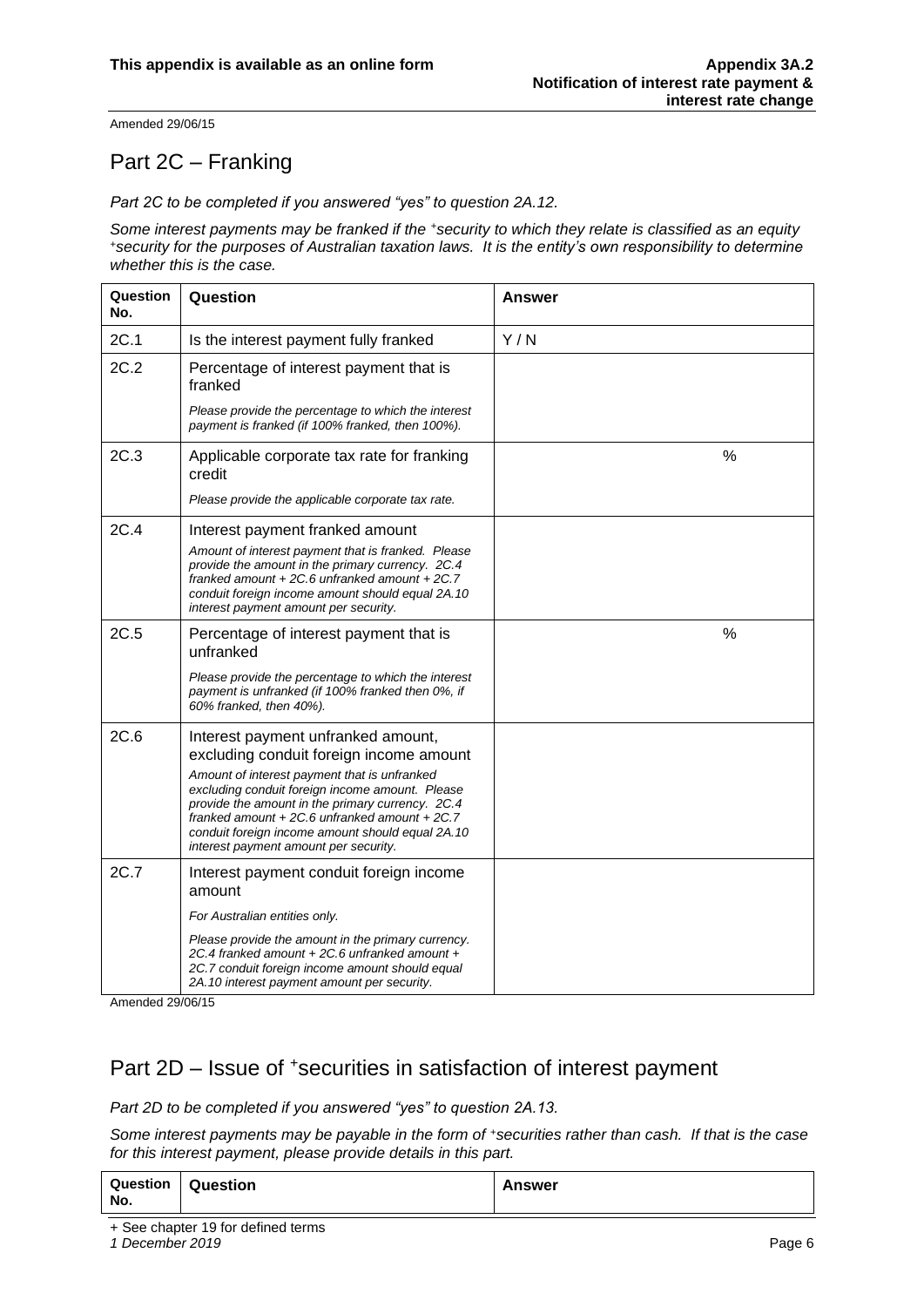| 2D.1  | *ASX +security code                                                                                                                                                                                                                                                                                                                                                                                                                                                                         |                     |
|-------|---------------------------------------------------------------------------------------------------------------------------------------------------------------------------------------------------------------------------------------------------------------------------------------------------------------------------------------------------------------------------------------------------------------------------------------------------------------------------------------------|---------------------|
|       | Please provide the *security code of the class of<br>existing *securities which will be issued in satisfaction<br>of the interest payment. These are referred to below<br>as "payment *securities".                                                                                                                                                                                                                                                                                         |                     |
| 2D.2  | *ASX +security description                                                                                                                                                                                                                                                                                                                                                                                                                                                                  |                     |
| 2D.3  | *Number of payment +securities to be<br>issued for each interest rate +security held<br>The number of payment *securities indicated in<br>question 2D.1 per interest rate *security. Please<br>provide rounding policy details, if any, at Part 4-<br>Further information.                                                                                                                                                                                                                  |                     |
| 2D.4  | Rate calculation methodology                                                                                                                                                                                                                                                                                                                                                                                                                                                                |                     |
|       | Please describe the methodology for calculating the<br>equivalent price, and number of +securities to be<br>issued in place of the interest payment (i.e. per<br>interest rate *security).                                                                                                                                                                                                                                                                                                  |                     |
| 2D.5  | *Securities +issue date                                                                                                                                                                                                                                                                                                                                                                                                                                                                     |                     |
|       | This is the date on which the payment *securities are<br>entered into the holdings of holders entitled to the<br>payment. This is usually the same as the payment<br>$date - item 2A.1.$                                                                                                                                                                                                                                                                                                    | Estimated or actual |
| 2D.6  | *Will these +securities be a new issue                                                                                                                                                                                                                                                                                                                                                                                                                                                      | Y/N                 |
|       | If "yes" please answer Q2D.6a. If "no" go to Part 2E.<br>If the securities are a new issue, the entity must apply<br>for quotation of the securities using an Appendix 2A<br>per Appendix 6A section 2.                                                                                                                                                                                                                                                                                     |                     |
| 2D.6a | *Do the payment +securities rank pari<br>passu from +issue date<br>If "no", answer Q2D.6b, if "yes" please answer<br>Q2D.6b. Pari passu means "on an equal footing" for<br>example if the *securities will not receive an<br>upcoming payment that existing *securities in the<br>same class will receive, they do not rank pari passu.                                                                                                                                                     | Y/N                 |
| 2D.6b | *Non-ranking period end date                                                                                                                                                                                                                                                                                                                                                                                                                                                                |                     |
|       | The date at the end of the period (i.e. the date<br>specified in item2A.5 or another date as the case may<br>be) after which the issued securities rank equal (i.e.<br>pari passu) for the next announced payment. For<br>example, if the new *securities are not entitled to<br>participate in an interest payment announced for the<br>period ending 30 June 2013, but are entitled to any<br>interest payment announced thereafter, then the<br>answer to this question is 30 June 2013. |                     |

Amended 29/06/15

# Part 2E – Currency information

| Part 2E to be completed if you answered "yes" to Q2A.14. |  |  |  |  |  |
|----------------------------------------------------------|--|--|--|--|--|
|----------------------------------------------------------|--|--|--|--|--|

| Question<br>No. | Question                                                                                                                                                                                                                                                          | Answer |
|-----------------|-------------------------------------------------------------------------------------------------------------------------------------------------------------------------------------------------------------------------------------------------------------------|--------|
| 2E.1            | *Does the entity default to payment in<br>certain currencies dependent upon certain<br>attributes such as the banking instruction<br>or registered address of the +security<br>holder? (For example NZD to residents of<br>New Zealand and/or USD to residents of | Y / N  |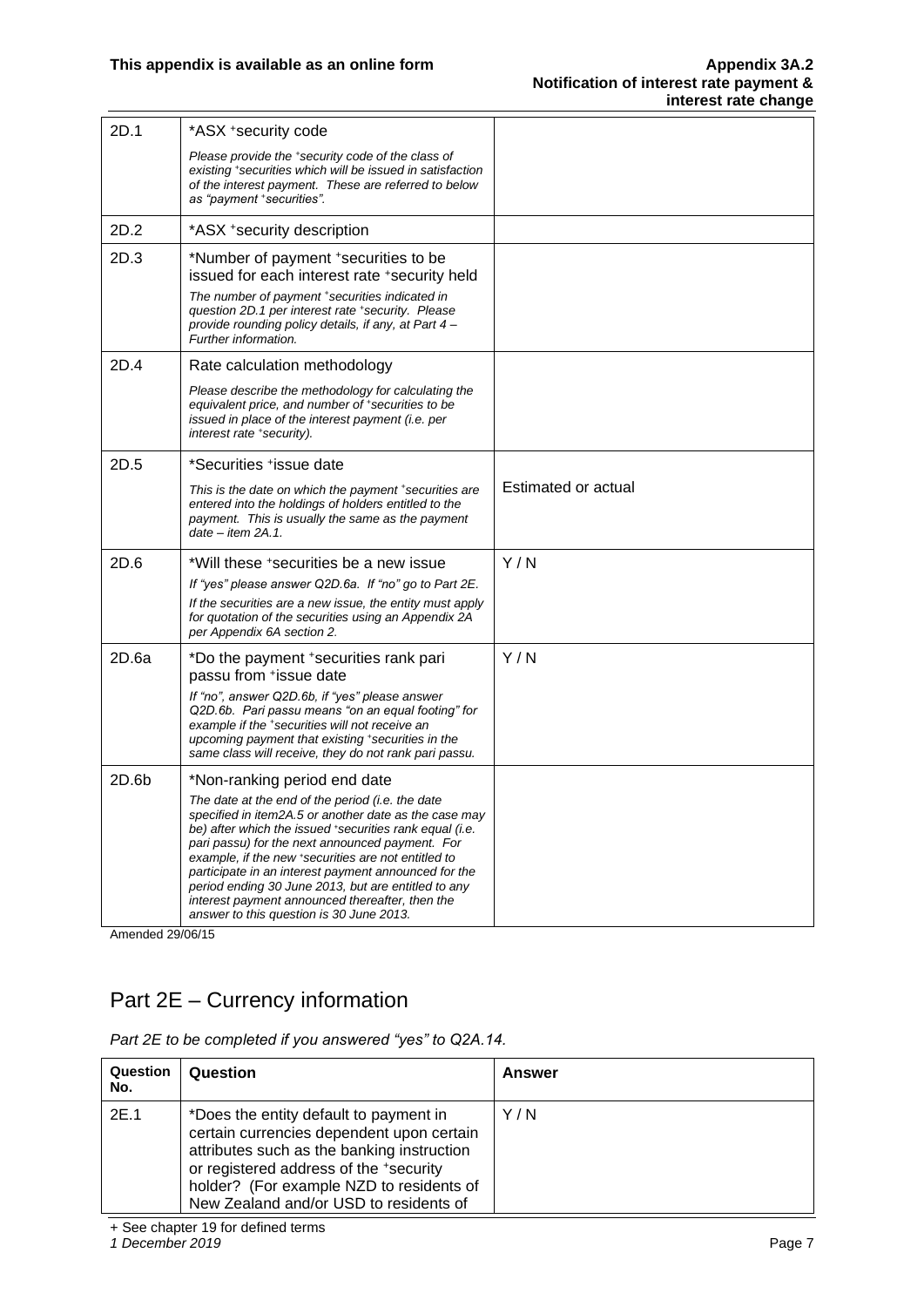|       | the $U.S.A.$ )<br>Referred to as "default arrangements". This does not<br>exclude other criteria - banking instruction and<br>registered address are merely provided as examples.<br>This question should be answered on the basis of the<br>entity's policy applicable to all *security holders. It<br>does not refer to arrangements made between<br>individual *security holders and the share registry on<br>an ad hoc or one-off basis and it does not refer to<br>arrangements offered by the registry independently of<br>the entity.<br>If "yes" please fill out the balance of the questions in<br>Part 2E. If no fill out question 2E.2 only. |                                                                                       |
|-------|---------------------------------------------------------------------------------------------------------------------------------------------------------------------------------------------------------------------------------------------------------------------------------------------------------------------------------------------------------------------------------------------------------------------------------------------------------------------------------------------------------------------------------------------------------------------------------------------------------------------------------------------------------|---------------------------------------------------------------------------------------|
| 2E.2  | *Please provide a description of your<br>currency arrangements                                                                                                                                                                                                                                                                                                                                                                                                                                                                                                                                                                                          |                                                                                       |
|       | If you have default arrangements please provide an<br>overview of how the arrangement operates and<br>answer specific questions below about currencies in<br>which you pay, whether there is a choice to receive a<br>currency other than the default, election dates, where<br>forms can be obtained etc.                                                                                                                                                                                                                                                                                                                                              |                                                                                       |
|       | If you do not have default arrangements you should<br>include here a complete description of your currency<br>arrangements including when and where any<br>currency election should be submitted. Listed entities<br>in this category are not required to disclose the<br>currencies in which they pay or publish the foreign<br>currency payment amounts ("payment currency<br>equivalent amount per security") or foreign exchange<br>rates. You do not need to fill out any further<br>questions in Part 2E.                                                                                                                                         |                                                                                       |
| 2E.2a | Other currency/currencies in which the<br>payment will be paid<br>If there is more than one payment currency other than<br>the primary currency please include the additional<br>currencies. It is mandatory to advise the currencies<br>but not mandatory to advise the payment currency<br>equivalent amount. If the entity wishes it may advise<br>this amount by way of update when known.                                                                                                                                                                                                                                                          | Non primary payment currency:<br>Payment currency equivalent amount per<br>*security: |
| 2E.2b | Please provide the exchange rates used<br>for non-primary currency payments                                                                                                                                                                                                                                                                                                                                                                                                                                                                                                                                                                             |                                                                                       |
| 2E.2c | If payment currency equivalent and<br>exchange rates not known, date for<br>information to be released                                                                                                                                                                                                                                                                                                                                                                                                                                                                                                                                                  | <b>Estimated or Actual</b>                                                            |
| 2E.3  | *Can the +security holder choose to<br>receive a currency different to the currency<br>they would receive under the default<br>arrangements?                                                                                                                                                                                                                                                                                                                                                                                                                                                                                                            | Y/N                                                                                   |
| 2E.3a | Please describe what choices are<br>available to a *security holder to receive a<br>currency different to the currency they<br>would receive under the default<br>arrangements<br>For example if the security holder would receive<br>AUD under the default policy based upon an<br>Australian bank account being provided, can they<br>change this to NZD by providing a banking instruction<br>relating to a New Zealand bank account?                                                                                                                                                                                                                |                                                                                       |
| 2E.3b | Date and time by which any document or<br>communication relating to the above<br>choice must be received in order to be<br>effective for this interest payment                                                                                                                                                                                                                                                                                                                                                                                                                                                                                          |                                                                                       |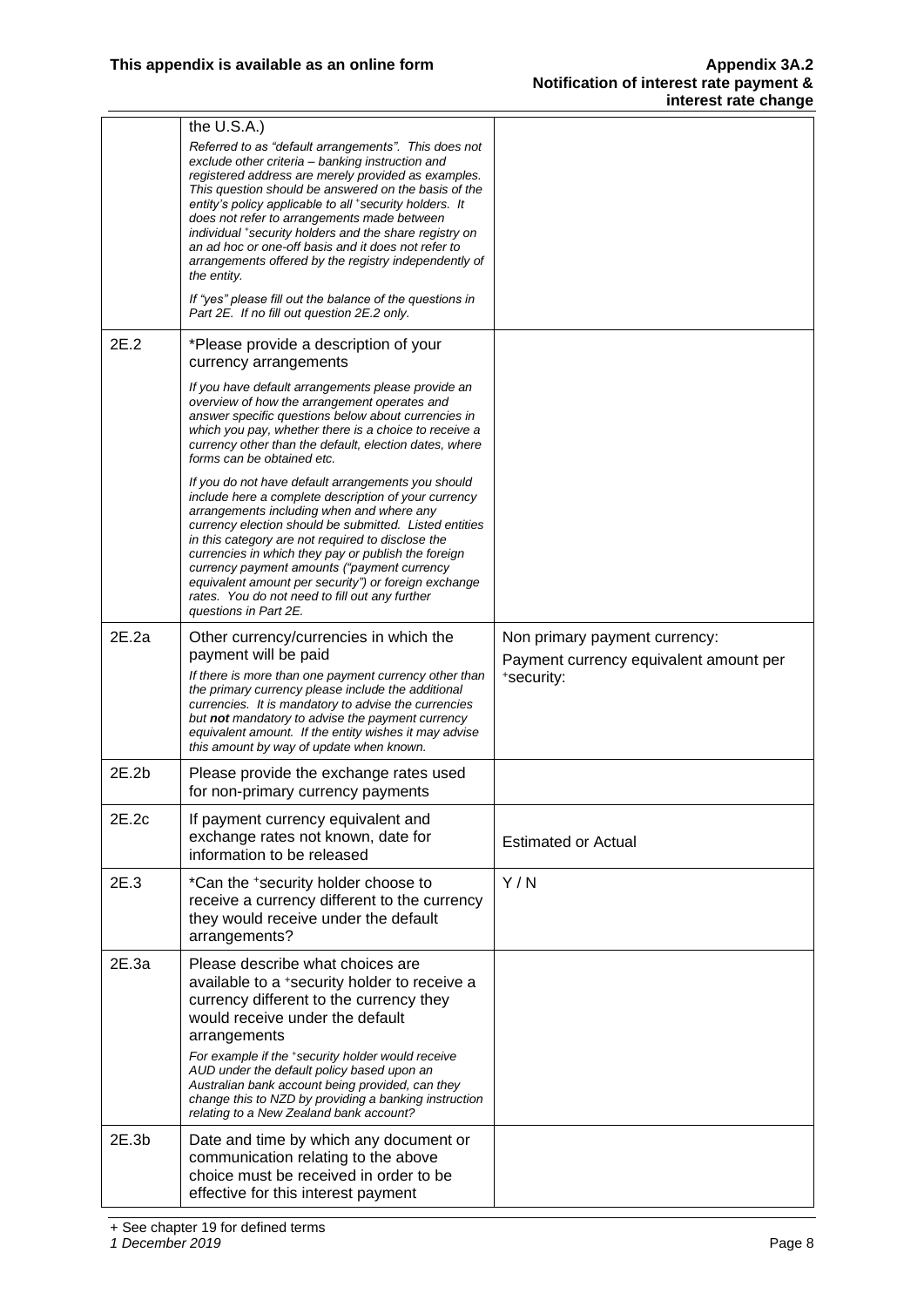|       | Please enter the time in Sydney time (i.e. AEST or,<br>when daylight savings time is in operation, AEDST);<br>using 24 hour convention e.g. 6.00pm should be<br>entered as 18:00. |  |
|-------|-----------------------------------------------------------------------------------------------------------------------------------------------------------------------------------|--|
| 2E.3c | Please provide, or indicate where relevant<br>forms can be obtained and how and where<br>they must be lodged                                                                      |  |

Amended 29/06/15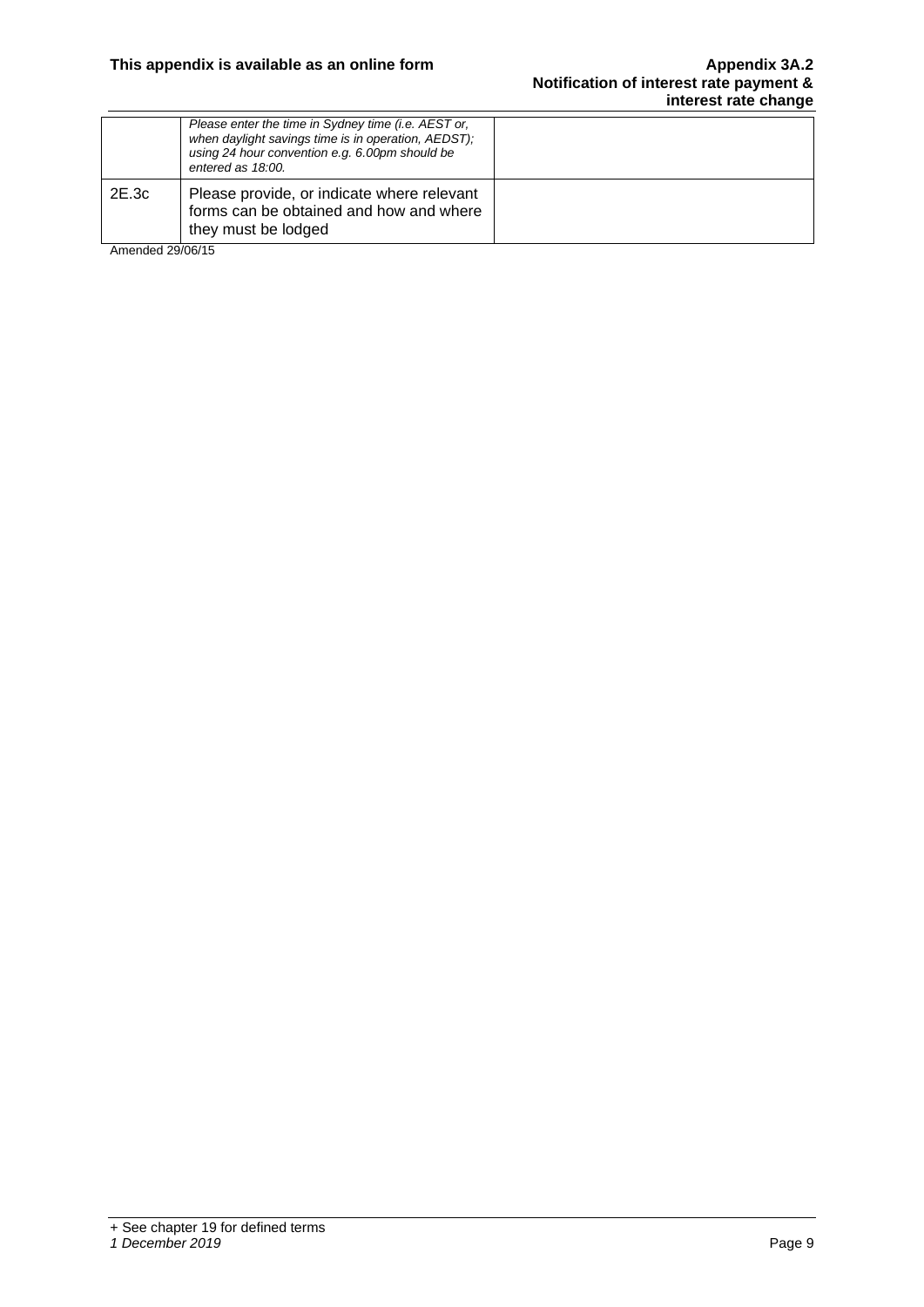#### Part 3 – Floating rate <sup>+</sup>securities - details of interest rate applicable to the payment notified in Part 2A

| Question<br>No. | Question                                                                                                                                                                                                                                                                                                                                                                                                           | Answer                                                                                                                                                                                                                                                                                               |
|-----------------|--------------------------------------------------------------------------------------------------------------------------------------------------------------------------------------------------------------------------------------------------------------------------------------------------------------------------------------------------------------------------------------------------------------------|------------------------------------------------------------------------------------------------------------------------------------------------------------------------------------------------------------------------------------------------------------------------------------------------------|
| 3.1             | Date interest rate is set                                                                                                                                                                                                                                                                                                                                                                                          | 6 April 2022                                                                                                                                                                                                                                                                                         |
| 3.2             | Comments on how the date that interest<br>rate is set is determined<br>You may provide comments on how the date for<br>setting the interest payment date is determined for<br>example the first day of each quarter of the calendar<br>year.                                                                                                                                                                       | Each 6 January, 6 April, 6 July and 6<br>October in each year commencing on 6<br>January 2021 until (and including) the<br>Maturity Date or such earlier date on which<br>the Subordinated Notes are redeemed in<br>full, adjusted, if necessary, in accordance<br>with the Business Day Convention. |
| 3.3             | Interest base rate                                                                                                                                                                                                                                                                                                                                                                                                 | 0.2842%                                                                                                                                                                                                                                                                                              |
| 3.4             | Comments on how interest base rate is set<br>You may provide information on how the base rate is<br>set for example BBSW 90 day rate.                                                                                                                                                                                                                                                                              | BBSW 90 day rate                                                                                                                                                                                                                                                                                     |
| 3.5             | Interest margin                                                                                                                                                                                                                                                                                                                                                                                                    | 3.10%                                                                                                                                                                                                                                                                                                |
| 3.6             | Comments on how interest margin is set<br>You may provide information on how the margin is<br>set.                                                                                                                                                                                                                                                                                                                 | Margin is fixed at 3.10 per cent. per annum.                                                                                                                                                                                                                                                         |
| 3.7             | Any other rate used in calculating interest<br>rate<br>Any other rate used in calculating the interest<br>payment rate, other than the base rate and margin,<br>for the *securities - expressed as a percentage. This<br>may be a positive or negative number. Together the<br>base rate, margin and other rate should add up to the<br>total interest rate for the period expressed as a per<br>annum rate (3.9). | 0%                                                                                                                                                                                                                                                                                                   |
| 3.8             | Comments on how other rate used in<br>calculating interest rate is set<br>You may provide information on how this rate is set.                                                                                                                                                                                                                                                                                     | Not applicable                                                                                                                                                                                                                                                                                       |
| 3.9             | Total interest rate expressed as a per<br>annum rate                                                                                                                                                                                                                                                                                                                                                               | 3.3842%                                                                                                                                                                                                                                                                                              |
|                 | (addition of base rate, margin and any other<br>rate applied in calculating total interest rate)                                                                                                                                                                                                                                                                                                                   |                                                                                                                                                                                                                                                                                                      |
|                 | Please provide the total interest rate for the period<br>expressed as a per annum rate (should match the<br>amount provided in 2A.7).                                                                                                                                                                                                                                                                              |                                                                                                                                                                                                                                                                                                      |
| 3.10            | Comments on how the total interest rate<br>expressed as a per annum rate is set                                                                                                                                                                                                                                                                                                                                    | The sum of the BBSW Rate in relation to<br>that Interest Period plus the Margin                                                                                                                                                                                                                      |

*Part 3 to be completed only for* <sup>+</sup>*securities that have floating rates.*

Amended 29/06/15